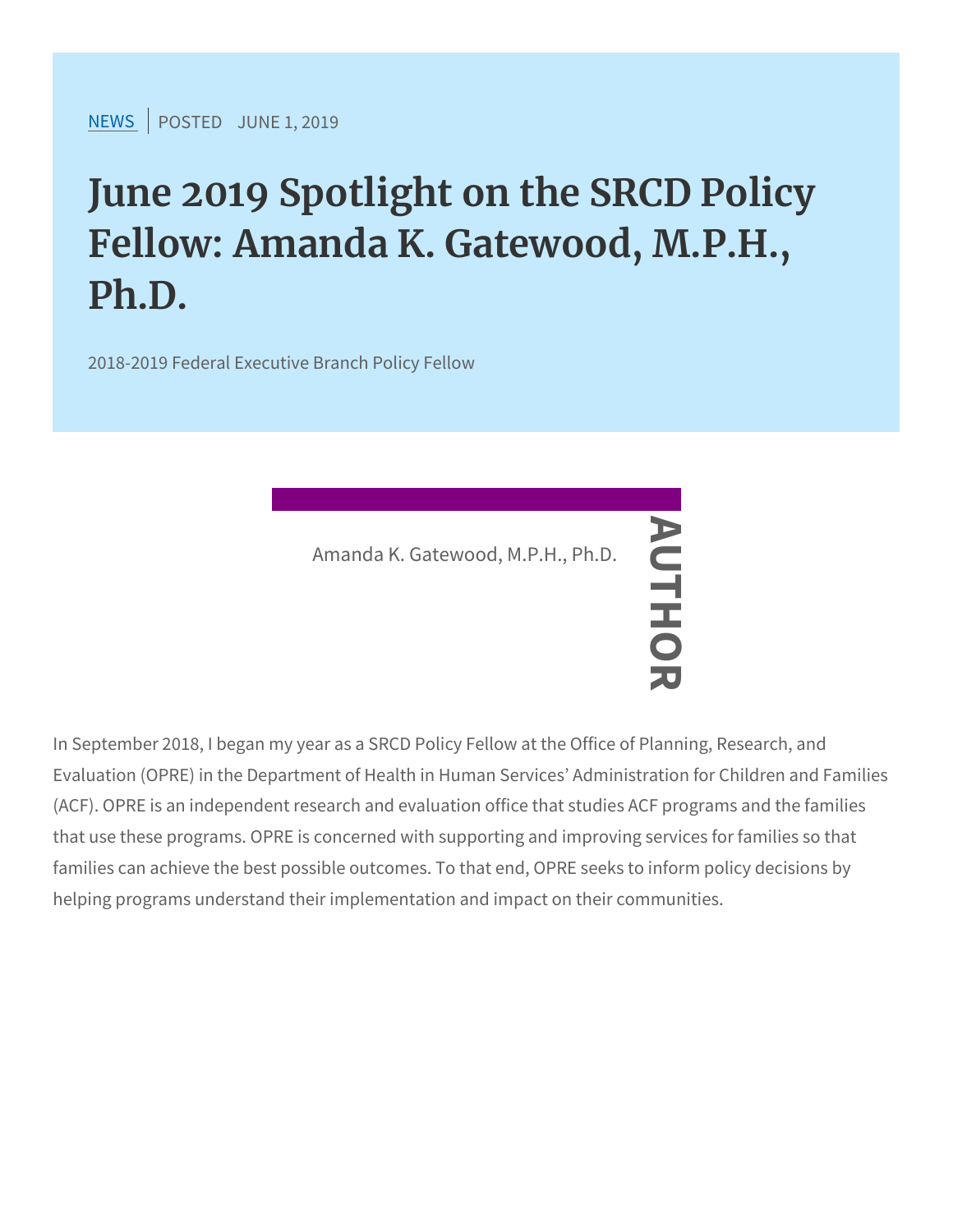I was delighted to be selected as a SRCD Policy Fellow to serve the Division of Child and Family Development within OPRE, which primarily focuses on child care, Head Start, Early Head Start, and child abuse and neglect. At OPRE, we develop, manage, and serve as technical assistance for research and evaluation projects. Much of OPRE's work is accomplished by creating and awarding competitive grants and contracts throughout a robust national network of contractors. Internally, we also meet with senior program officials to take a bird's eye view of the most current available evidence to determine what gaps exist. Then, in consultation with program partners and leadership, we work to fill the most crucial gaps in our understanding.

I knew that the chance offered by SRCD to meaningfully influence research priorities at the federal level was a rare and precious professional opportunity. My background was as a public health epidemiologist and implementation researcher with experience in both state agency and academic settings. I anticipated a steep – but rewarding – learning curve about federal procurement processes and priorities at OPRE. As a result, though, I am much more knowledgeable about the iterative exchange between research, policy, and practice at the federal level.

In the past year at OPRE, I have been able to:

- review and contribute to reports about child care access and subsidy use;
- lead analyses and dissemination efforts for briefs and reports in service of Head Start, Early Head Start, and Migrant and Seasonal Head Start;
- serve as an expert for consultations about the new Early Head Start Baby FACES survey materials and selection of observational coding measures;
- assist with in-house analyses and dissemination for the Office of Head Start about strategies to combat opioid use;
- participate in the design and administration of federal grants and contracts; and
- contribute to the direction of research projects within the Offices of Child Care and Head Start.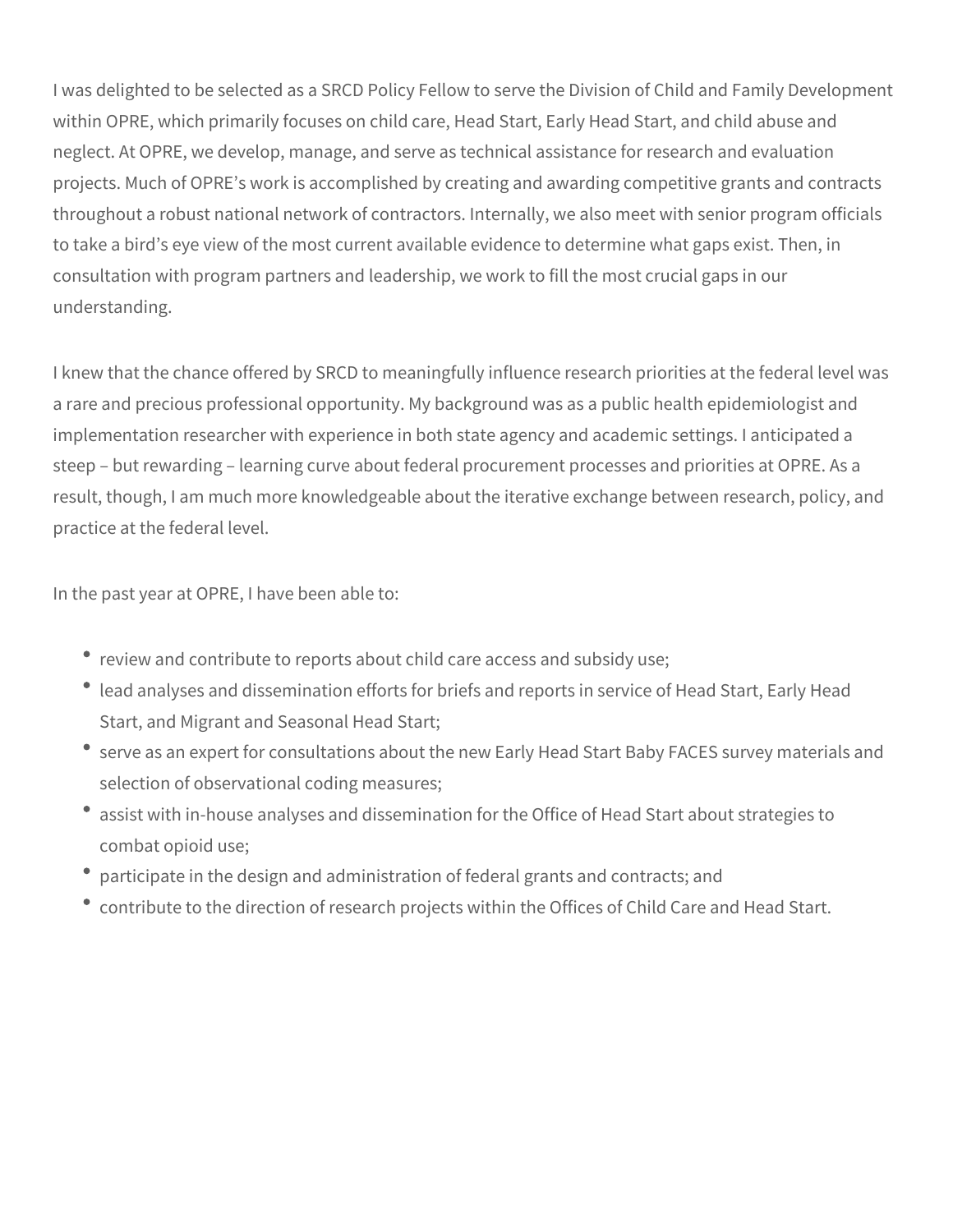SRCD Policy Fellows also traditionally take the lead in the solicitation, review, and award of a dissertation award grant for doctoral students. I have learned a tremendous amount about federal processes through reviewing progress reports and processing grants continuations and funding extension requests for current grantees. I assisted in planning for the future of the award by preparing the Federal Opportunity Announcement for publication, preparing for the panel review process, and helping OPRE disburse funding to the new grantees. It has been a distinct pleasure to support the development of early career scholars who are committed to serving families and children.

SRCD's support of my professional development goals has played a large role in determining my next steps. As a fellow, I was able to attend conferences and to access interdisciplinary resources far beyond my previous vantage. While attending a conference (through SRCD's support and OPRE's encouragement), I was able to meet with some extraordinary thinkers and visionaries at the Population Health Institute (PHI) at the University of Wisconsin, Madison. I will be leaving the SRCD Policy Fellowship soon to take a position at PHI, but I know that I will carry the lessons I have learned as a fellow with me across my career. Some of these important lessons include:

- to be gracious and welcoming of unforeseen opportunities;
- to build personal and professional relationships across disciplines, projects, and roles;
- to serve widely as a resource and source of professional expertise;
- to develop and sustain a regular writing practice; and
- to seek to mentor and be mentored by inspirational people in and beyond my field.

I am incredibly grateful for the many ways in which I have been influenced by SRCD and OPRE in this past year. Like many others, my life has been indelibly altered by the mentorship of outgoing SRCD Director for Policy, Marty Zaslow. Through regular professional development meetings and monthly gatherings of researchers, scholars, and SRCD Policy Fellows, Marty has served as a model of thoughtful, gentle kindness and mentor for each of us. It is with bittersweet joy that I transition out of the fellowship at the same time as Marty. However, it is with great happiness I wish Dr. Kelly Fisher the best as she steps into her role at SRCD and with the new SRCD Policy Fellows.